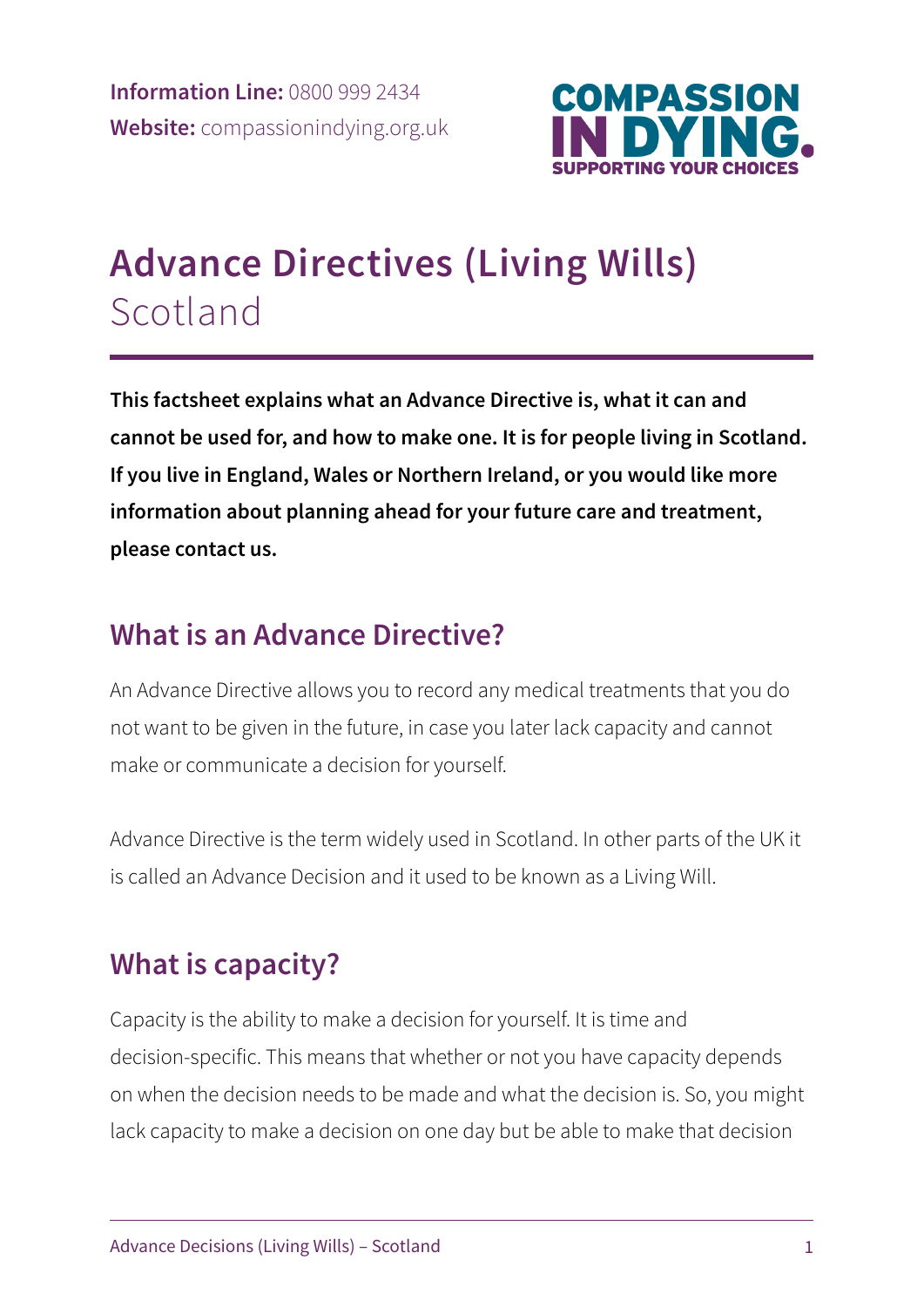at a later date. This might be, for example, because you have dementia and your ability to remember information differs from one day to the next. Also, you might have capacity to make some decisions but not others. For example you might have capacity to decide what you want to eat every day but not to understand what will happen if you refuse life-sustaining treatment.

You lack capacity if you cannot do one of these things:

- act on decisions
- make decisions
- communicate decisions
- understand decisions
- retain the memory of any decisions made

The law says that people must be assumed to have capacity unless it is proven otherwise. However, if a decision needs to be made about your health or care and a healthcare professional thinks that you might lack capacity, then they will need to assess whether or not you have capacity to make that decision.

## **What does the law in Scotland say about Advance Directives?**

If you have capacity it is your legal right to refuse any medical treatment.

If you live in Scotland and lack capacity, the law that says how you will be treated is called the Adults with Incapacity (Scotland) Act 2000. This Act says that when making a decision about a medical treatment, the healthcare professional must take into account the past and present wishes of the person. Because an Advance Directive is evidence of a person's wishes it should therefore be taken into account when a decision is made on the person's behalf.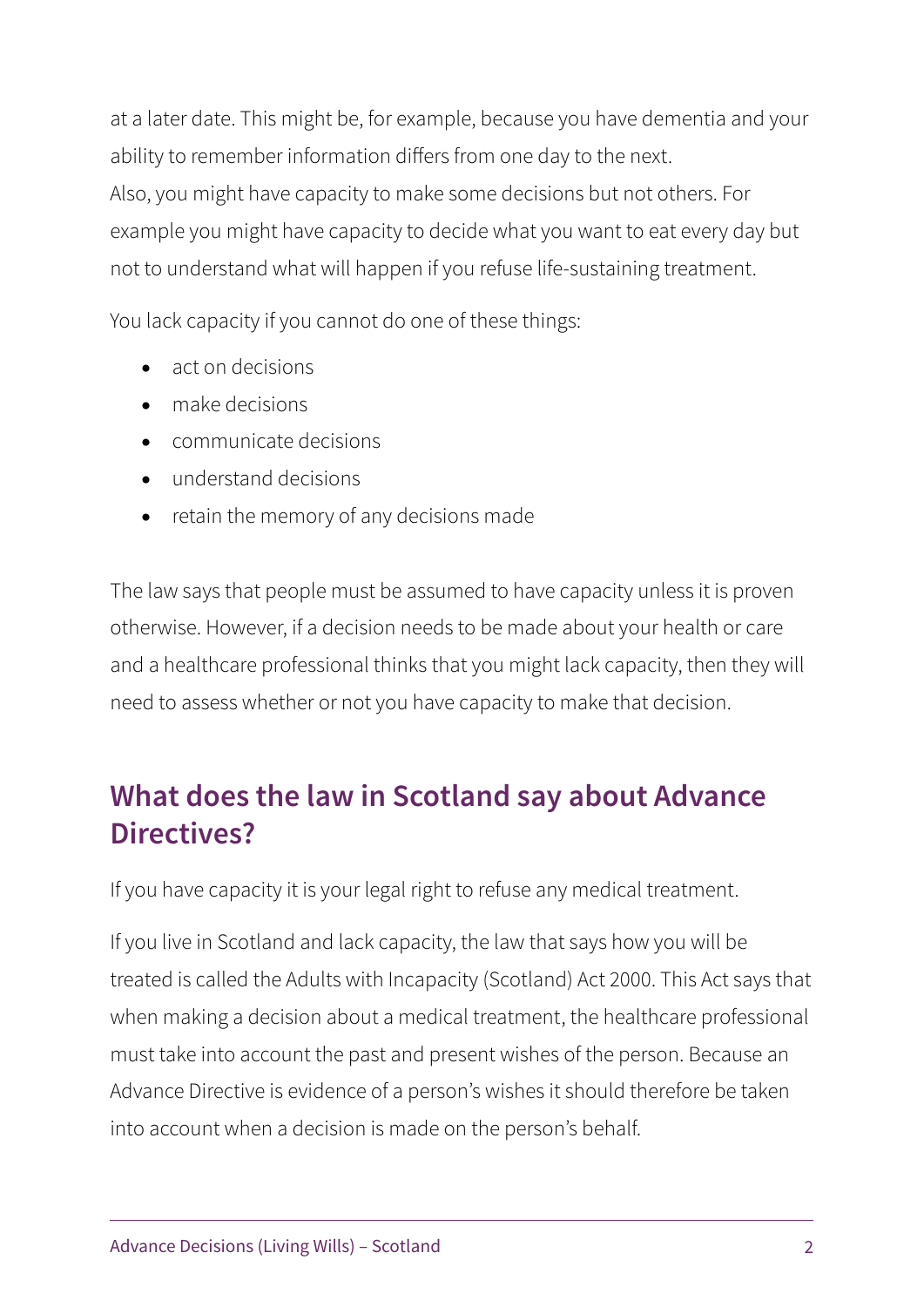In England and Wales, Advance Decisions that meet certain requirements must be followed. This is not the case in Scotland, but Advance Directives are still widely recognised and used by healthcare professionals. If a decision ever had to be made in court, it is likely that the Scottish courts would take the same approach as England and Wales and say that a clear and specific Advance Directive should be followed.

#### **What can I refuse in an Advance Directive?**

You can use an Advance Directive to refuse any medical treatment including life-sustaining treatment, such as:

- cardiopulmonary resuscitation (CPR) if your heart stops
- being put on a ventilator if you cannot breathe on your own
- being given food or fluids artificially, for example through a drip, a tube through the nose or through a tube directly into the stomach
- antibiotics for a life-threatening infection

#### **Why would I want to make an Advance Directive?**

If there are treatments that you would not want to have in the future then making an Advance Directive will help to make sure your wishes are followed.

Making an Advance Directive can:

- help you to make informed decisions in your own time by considering your options
- give you control over the care and treatment you receive, whether that is tomorrow or further in the future
- give you peace of mind that you have taken steps to make sure your wishes are known about, recorded and respected.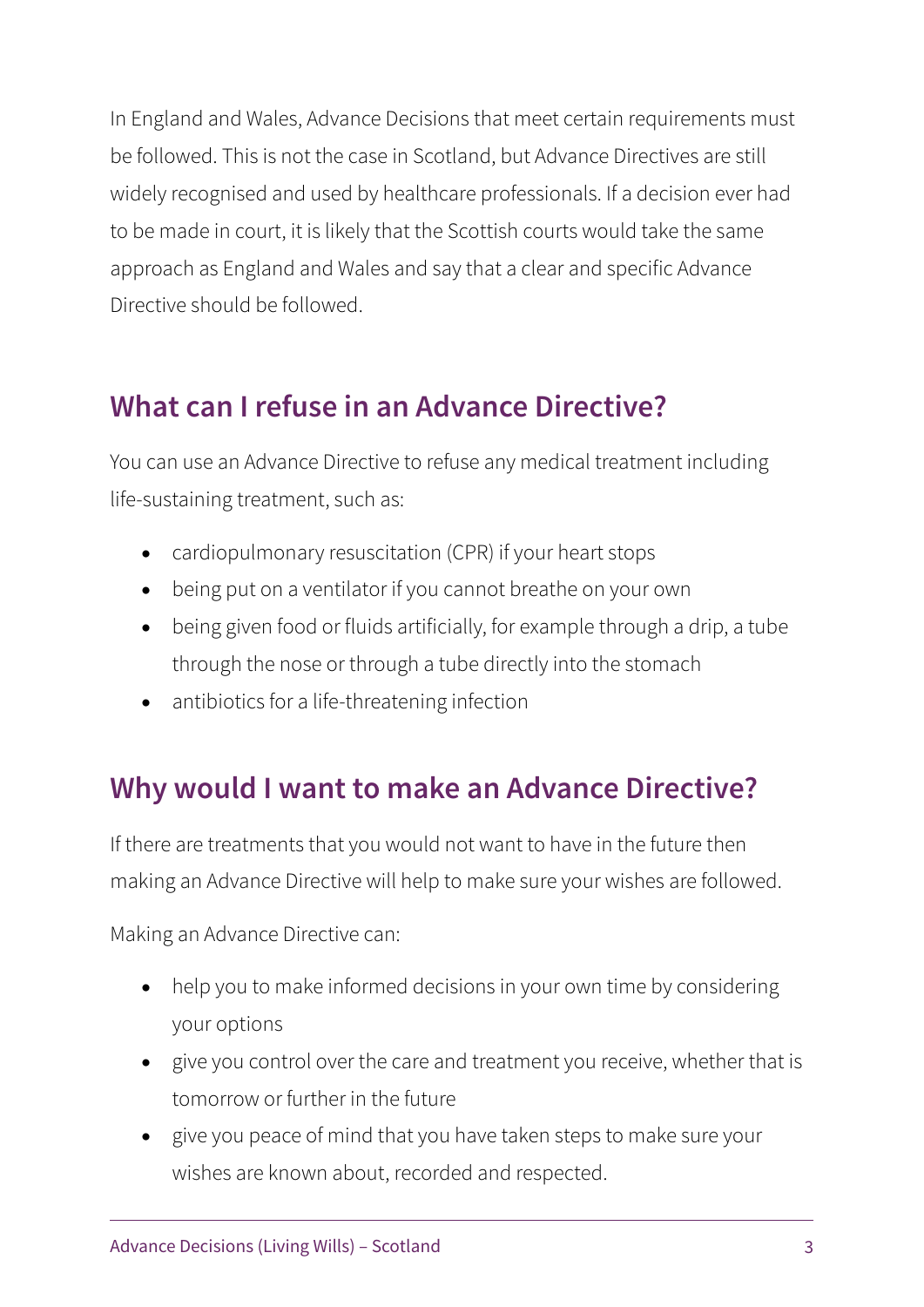The process of making an Advance Directive can help to start conversations between you and those close to you about your wishes for future treatment and care.

If you cannot make a decision about your medical treatment and you have not made an Advance Directive or a Welfare Power of Attorney, then your doctor will decide what treatment to give you. They will base their decision on what they think will 'benefit' you, and they must take into account the views of your family members or others close to you. However, legally, they do not have to follow what these people say. This means that if you have not made an Advance Directive or Welfare Power of Attorney, the doctor has the final say about what treatments you receive.

#### **What can I refuse in an Advance Directive?**

Any adult with capacity can make an Advance Directive. You can write an Advance Directive yourself, or Compassion in Dying can provide a free form that has space for you to record your wishes and all your details.

Compassion in Dying's form is called an 'Advance Decision'. It can still be used in Scotland even though it has a different name.

To make an Advance Directive, you should:

- 1. Think about what you want and the situations in which you would want to refuse certain treatments.
- 2. Speak to those close to you about your wishes.
- 3. Speak to your doctor about your Advance Directive. Your doctor can help you to understand your treatment options and explain the consequences of any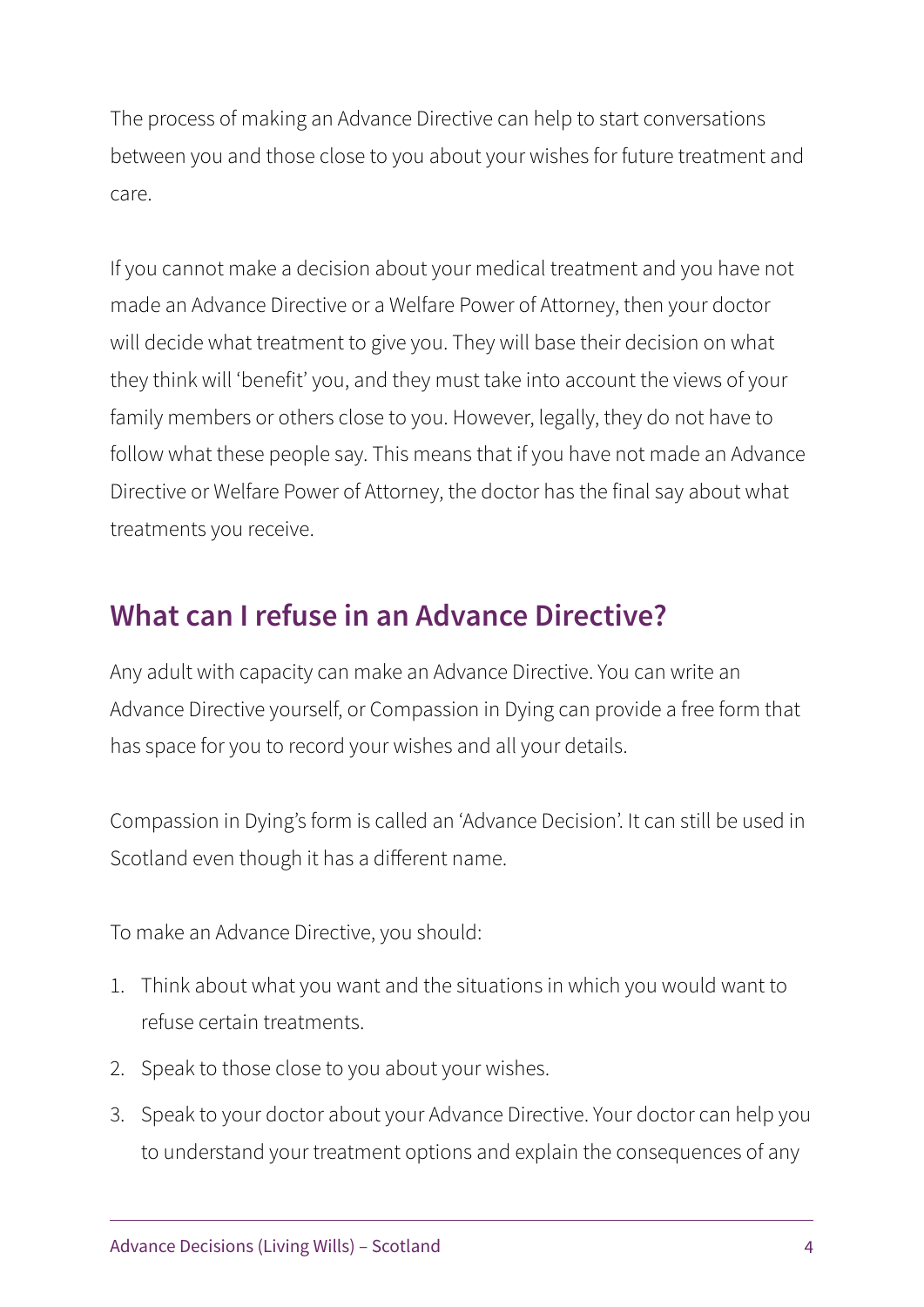decisions you want to make.

- 4. Fill in your Advance Directive. It is a good idea to sign and date it and get it witnessed. This helps to confirm that it contains your wishes that are written down.
- 5. Make sure your GP and those close to you know that you have made an Advance Directive. There is more information about how to do this below.

You do not need a solicitor to make an Advance Directive.

# **How will people know about my Advance Directive?**

It is very important that those close to you, your GP, and anyone else involved in your care, know about your Advance Directive. There are a few things you should do to make sure people are aware of your Advance Directive:

- Ask your doctor to keep a copy of your Advance Directive with your medical records.
- Give a copy of your Advance Directive to anyone who would be contacted in an emergency.
- Give a copy of your Advance Directive to anyone else who is regularly involved in your care. This could be for example, your consultant, carer or district nurse.
- Carry the 'Notice of Advance Decision' card (which comes with Compassion in Dying's Advance Decision pack) or keep a copy of your Advance Directive on your person.

## **Can I change my mind?**

While you still have capacity you can change your mind or cancel your Advance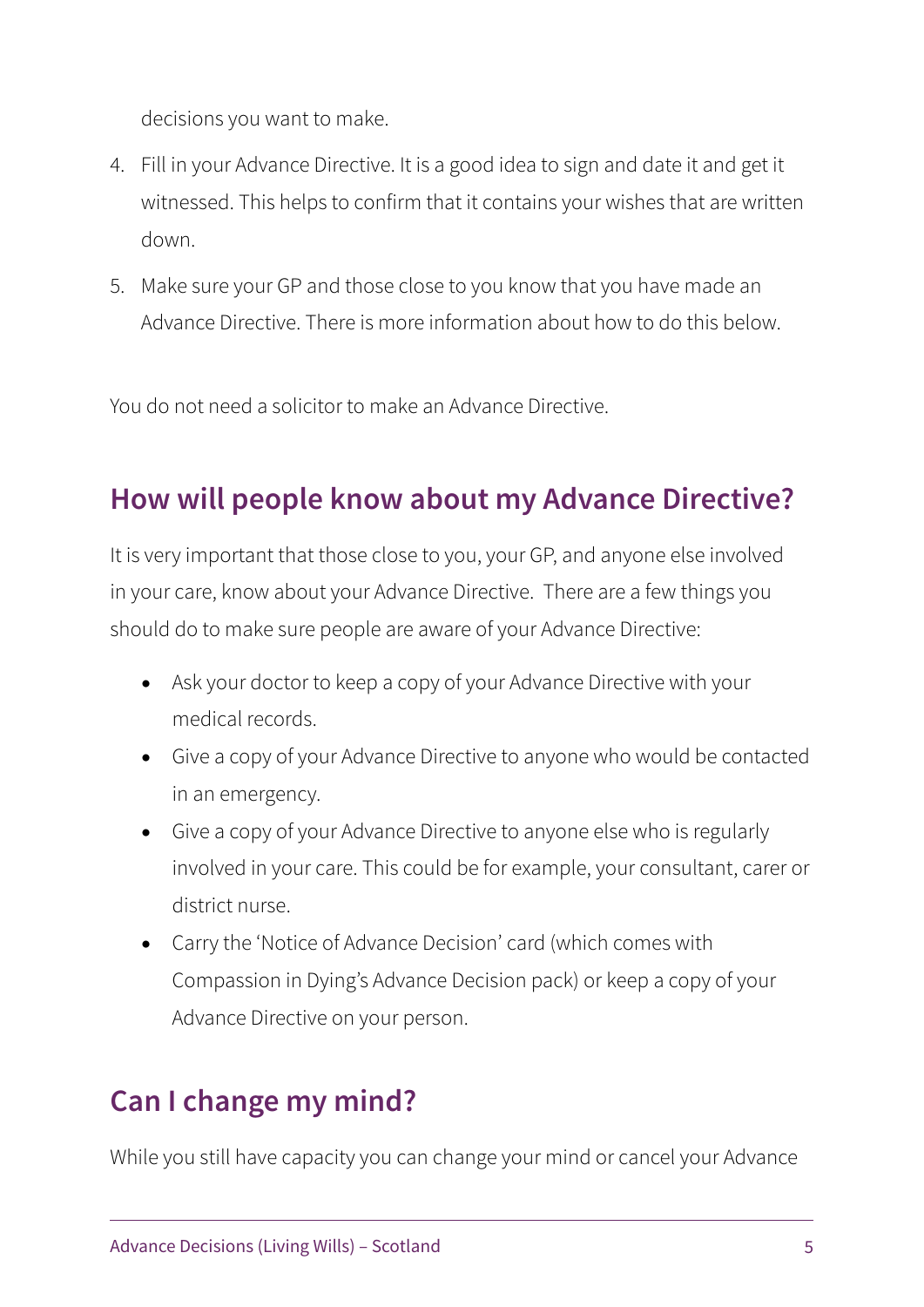Directive at any time. If you want to change it you should make a new form and give copies to the people close to you and anyone involved in your care (instructing them to destroy the old version). You can cancel your Advance Directive by destroying it (and any other copies you have made).

# **Reviewing and updating your Advance Directive**

We recommend updating your Advance Directive every two years, or sooner if your health changes, or if you are going into hospital. It is important to talk to your doctor about your wishes for treatment, as they will be able to explain the consequences of any decision you make.

If you lose capacity and your Advance Directive was reviewed or updated in the last two years, the doctor treating you can be more confident that what you have said in your Advance Directive is still what you want.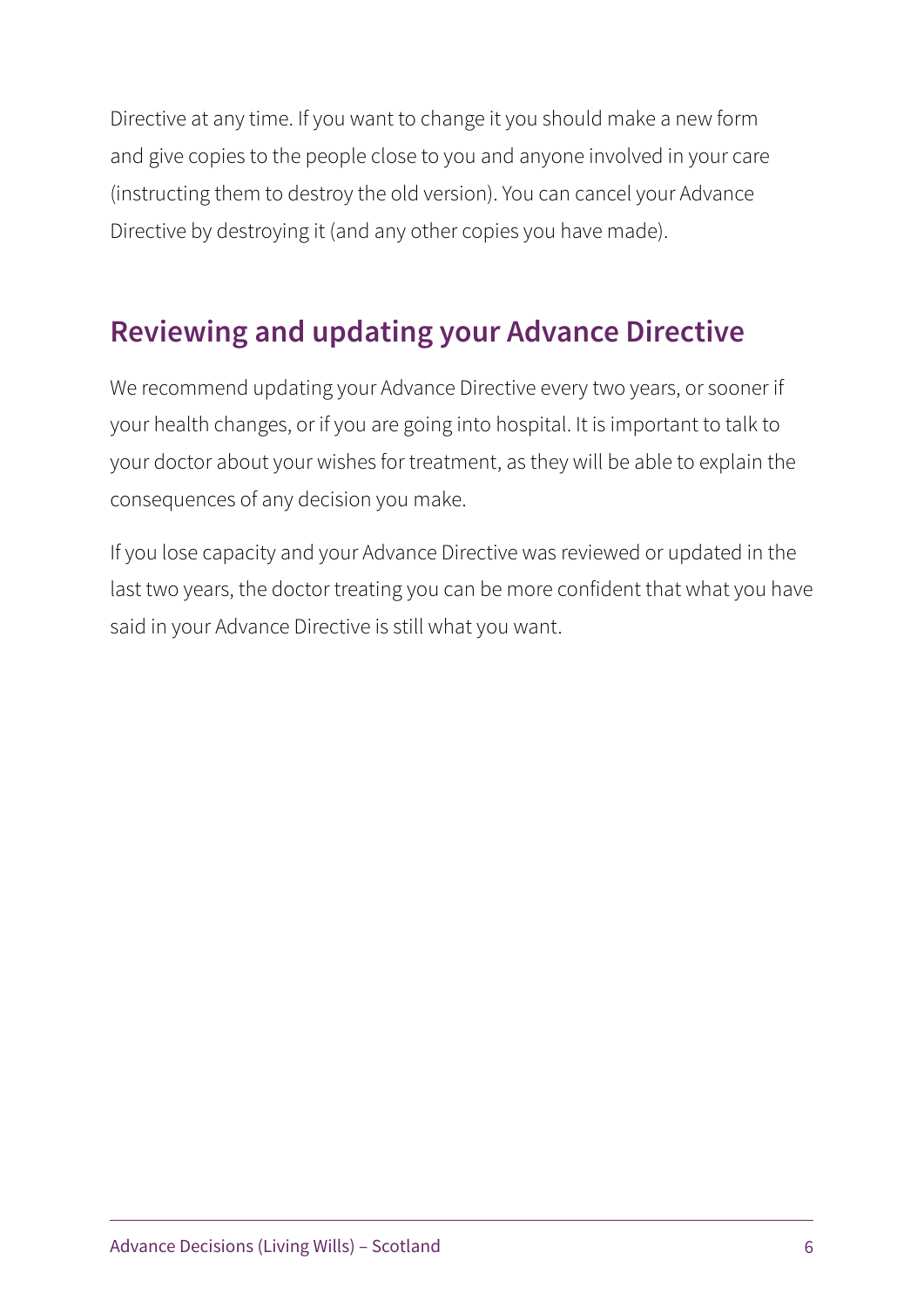#### **How can we help?**

We can send you a free Advance Decision form that you can use to make an Advance Directive. It also comes with guidance notes that explain how to complete it. Alternatively, you can complete these documents online for free at *www.mydecisions.org.uk*.

We can also support you to complete your forms over the phone.

If you have any questions about Advance Directives, Welfare Powers of Attorney, planning ahead or decision making more generally then please contact our Information Line.

The following Compassion in Dying factsheets may also be helpful:

- *Welfare Power of Attorney Scotland.*
- *Starting the Conversation a booklet to support you to talk to your family, friends and doctor about your wishes for the end of life.*